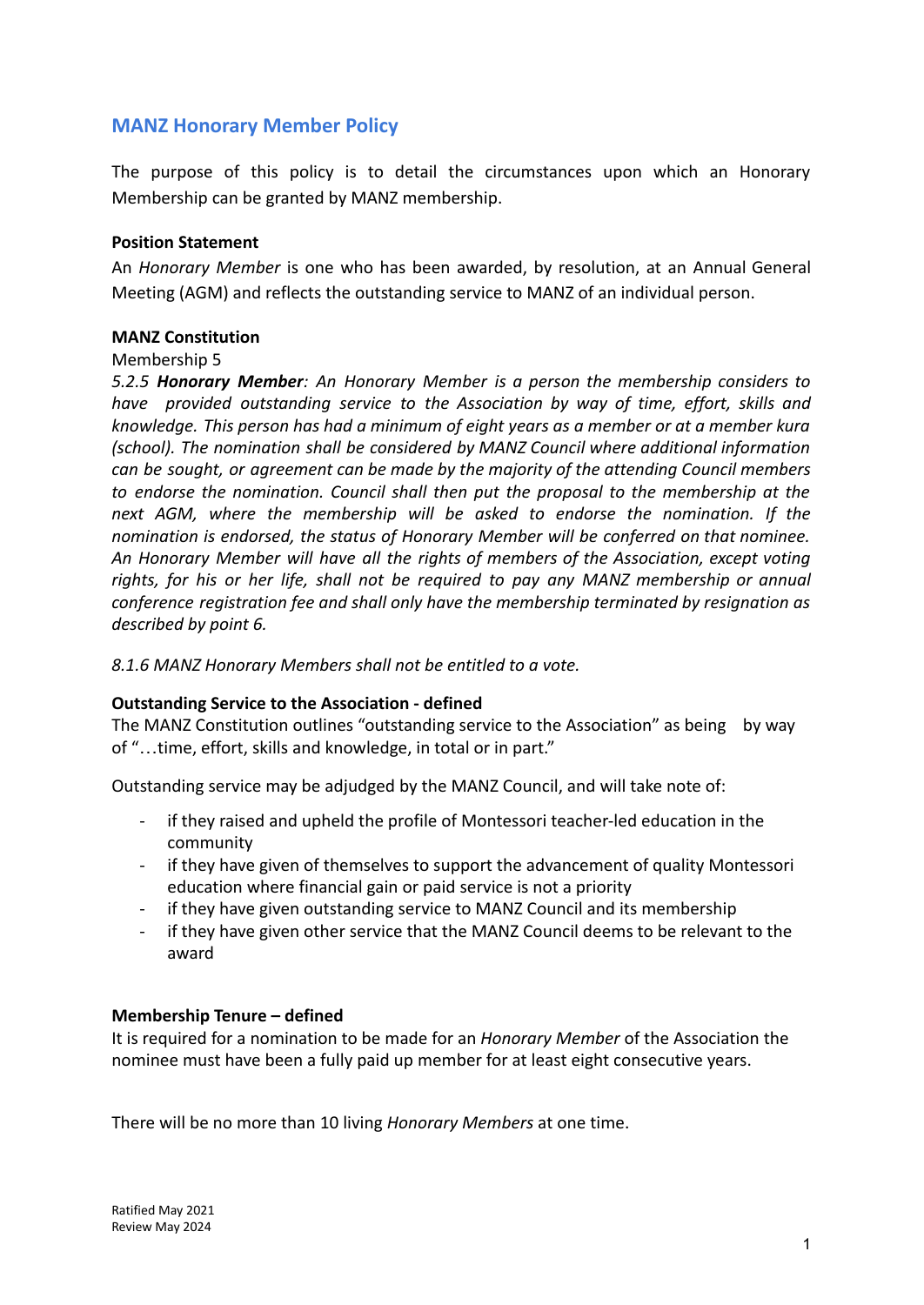## **Nomination**

## *Who can Nominate and/or Second*

Any full financial member or *Honorary Member* of MANZ can nominate or second another financial member of MANZ at any time. There is no fee to nominate a person to become a *Honorary Member.*

#### *Who can be Nominated*

Any individual may be nominated so long as they have been a fully paid member for at least eight consecutive years. Nominations can also be posthumous.

#### *What should be included in nomination*

A nomination should include the nominee and seconder name and reason for nomination. The nomination must be supported by sufficient evidence and be signed by both nominator and seconder. Sufficient evidence must be supplied to support the nomination. This should include evidence of outstanding contribution outlining how their work progressed the Vision, Mission and Strategic Aims of MANZ.

#### **How the Decision is Made**

Upon receiving a written *Honorary Member* nomination:

- MANZ Executive Officer will advise MANZ President.

- MANZ President will ensure the *Honorary Member* nomination goes on to the next MANZ Council meeting agenda.

- Nominations will be sent to Council members for reviewing prior to the meeting.

#### Council Meeting

- Council members discuss the nomination and the clarity of the evidence provided by the nominator. *Further evidence may be requested in which case the discussion will need to be deferred and the nominator and seconder contacted requesting further information to be discussed at the next Council meeting.*

- Council vote on the suitability of the nominee for this honour. *A majority vote, for the nomination to be accepted and recommended to the following AGM, is required by Council.*

- Executive Officer will advise the nominator and seconder the result of the discussion following the Council meeting as to whether it will be progressed through to the following AGM.

#### AGM

- The president, or their delegate, will present the nomination, including full details of the evidence supporting the nomination, to the members present.

- When the presentation is concluded, a resolution is sought from the members to endorse the nomination of *Honorary Member* of the Association. This will be done by a secret ballot.

*Note:*

*For the recommendation to be accepted a 75% majority of members, either by proxy voting*